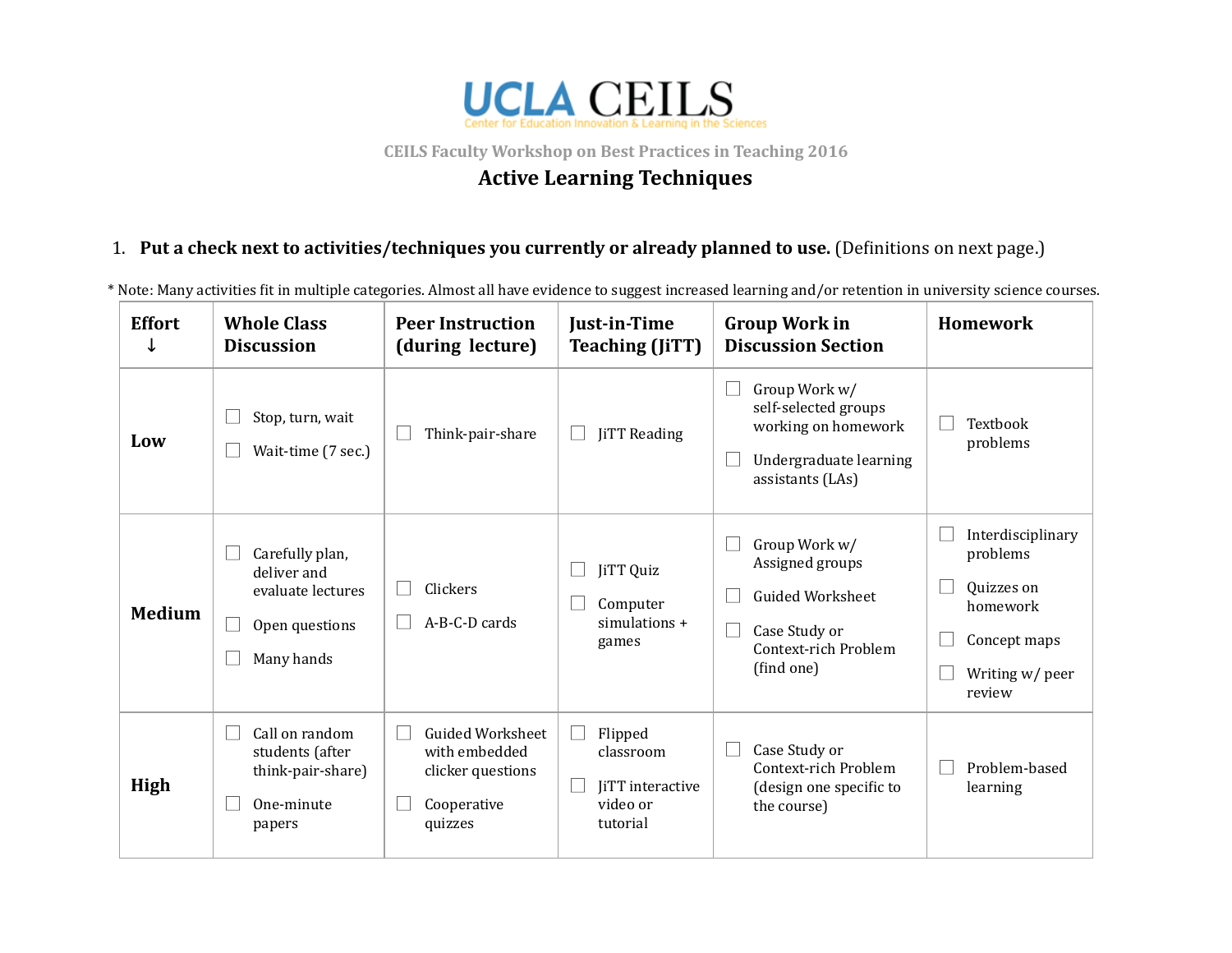- 2. Can you identify 1‐3 activities you would like to add to your next course (if so, circle these)?
- 3. Can you describe a plan for how you want to add these activities or techniques to your class? (Do you need to find materials? Do you need to practice a new technique?)

4. Can you describe challenges you anticipate in doing this, and how you might overcome these challenges?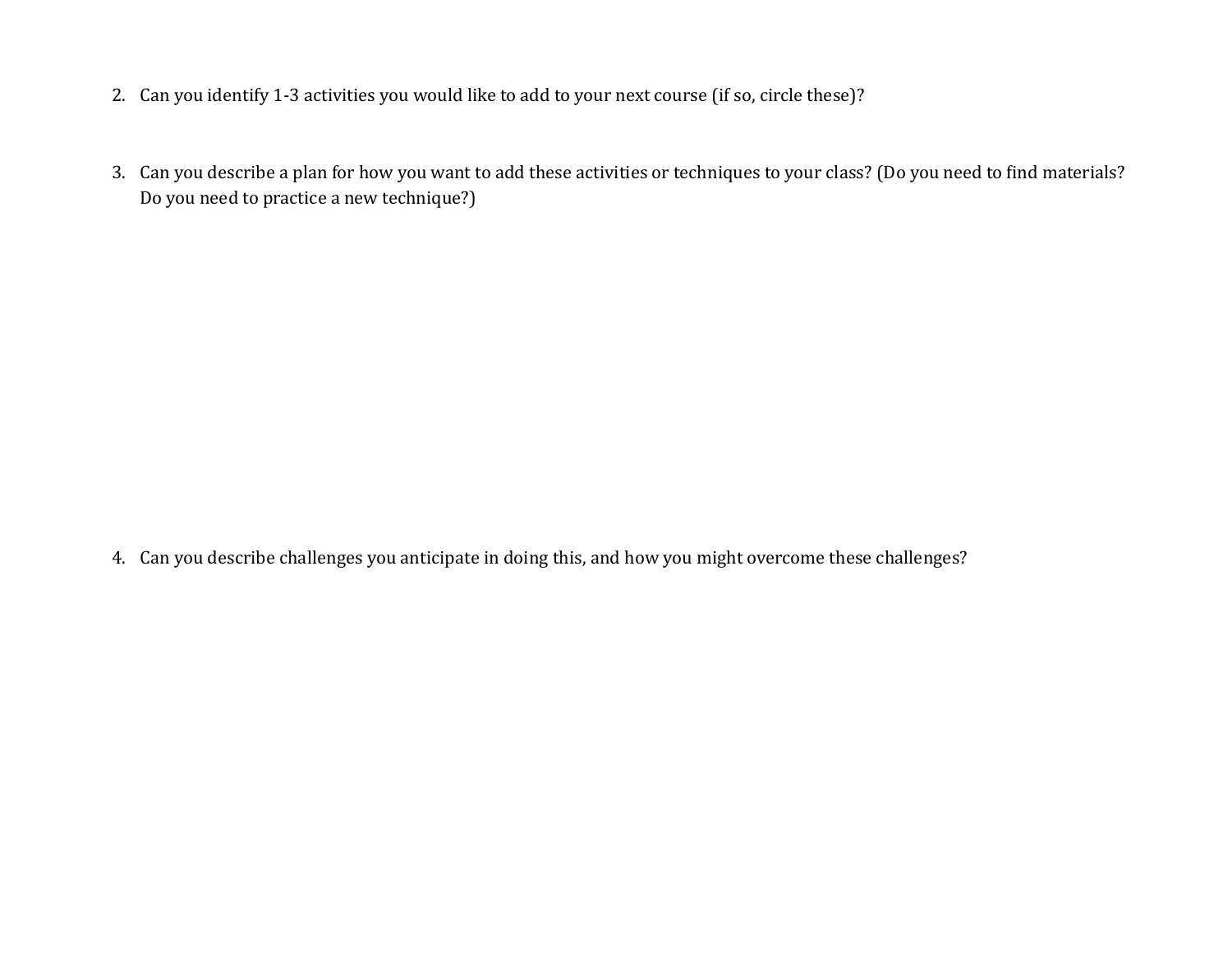| <b>Activities</b>                                                | <b>Description</b>                                                                                                                                                                                                                                                                                                                                                                                                                                                                                                                                                                                                                      | <b>Examples and Resources</b>                                                                                                                                                                                                                      | <b>Research</b><br>Validation* |
|------------------------------------------------------------------|-----------------------------------------------------------------------------------------------------------------------------------------------------------------------------------------------------------------------------------------------------------------------------------------------------------------------------------------------------------------------------------------------------------------------------------------------------------------------------------------------------------------------------------------------------------------------------------------------------------------------------------------|----------------------------------------------------------------------------------------------------------------------------------------------------------------------------------------------------------------------------------------------------|--------------------------------|
| $A-B-C-D$<br>Cards $(w)$<br>peer instr.)                         | If instructor does not want to ask students to buy clickers and/or if instructor does not<br>want to use clicker technology, students can simply hold up colored pieces of paper to<br>indicate answers to multiple choice questions. Engage students in lecture classes by<br>asking cognitively engaging multiple-choice questions to challenge their thinking and<br>foster deep discussion. Students vote with colored cards, try to convince their neighbors,<br>and vote again.                                                                                                                                                   | http://www.vaniercollege.qc.ca/pdo/file<br>s/2014/07/ABCD-Voting-Card.png                                                                                                                                                                          | Good                           |
| <b>Call on</b><br>random<br>students                             | "It is very easy for faculty to hold classroom discussion with only the students in the first<br>few front rows (Perkins and Wieman, 2005). Some faculty draw names at random from a<br>hat to ask specific students questions and award credit for their participation." Other<br>faculty, to reduce anxiety, give students extra credit for agreeing to be on list of random<br>names.                                                                                                                                                                                                                                                | Mintzes, J. J., & Leonard, M. H. (Eds.)<br>(2006). Handbook of college science<br>teaching. Arlington, VA: NSTA Press.                                                                                                                             |                                |
| <b>Carefully</b><br>plan, deliver<br>and<br>evaluate<br>lectures | "Good lectures convey new terms and concepts, delineate historical context,<br>demonstrate function, and draw complex connections between ideas. Well-organized,<br>vibrant lectures offer efficient ways to explain important detail to large groups of diverse<br>learners. Far from one-way monologues that serve as "information dumps" from teacher<br>to student, good lectures ground students in a topic and include activities to motivate<br>their critical thinking about that topic." Lectures are also important in providing context<br>to students on how the subject matter is applicable to their lives and interests. | http://cei.umn.edu/support-services/tut<br>orials/designing-smart-lectures                                                                                                                                                                         | Good <sup>+</sup>              |
| <b>Case Studies</b>                                              | Students draw inferences and make decisions given a detailed description of a scenario<br>(often based on a true story).                                                                                                                                                                                                                                                                                                                                                                                                                                                                                                                | http://sciencecases.lib.buffalo.edu/cs/                                                                                                                                                                                                            |                                |
| <b>Clickers</b><br>(with peer<br>instruction)                    | Hand-held electronic devices can allow students to anonymously vote on answers to<br>multiple-choice questions in real time. Clickers are usually most effective when used<br>with peer instruction. The recommended method is to first poll students, then ask them<br>to discuss with neighbors if below a threshold correctness level, and then re-poll.<br>Instructor can then ask students to explain answers.                                                                                                                                                                                                                     | http://www.cwsei.ubc.ca/resources/clic<br>kers.htm<br>https://www.youtube.com/watch?v=4IA<br><b>ETaVXPFw</b><br>Vickrey, T. et al., "Implementation of Peer<br>Instruction: A Lit. Review" (2015).CBE -<br>Life Sciences Education. Vol. 14, 1-11. | Very Good                      |
| Computer<br><b>Simulations</b><br>and Games                      | Students use interactive computer simulations or online games to visualize phenomena,<br>test predictions, and receive prompt, targeted feedback to refine their intuitions and<br>conduct and analyze virtual experiments.<br>These can be assigned before class to get students playing with concepts and ideas<br>before formally learning about them.                                                                                                                                                                                                                                                                               | http://fold.it/portal/info/science<br>http://phet.colorado.edu/                                                                                                                                                                                    | Good                           |
| Concept<br><b>Mapping</b>                                        | Students create a visual representation (similar to a flow chart) that identifies and shows<br>the interconnections among various ideas related to a specific topic or problem.                                                                                                                                                                                                                                                                                                                                                                                                                                                         | http://serc.carleton.edu/introgeo/assess<br>ment/conceptmaps.html                                                                                                                                                                                  |                                |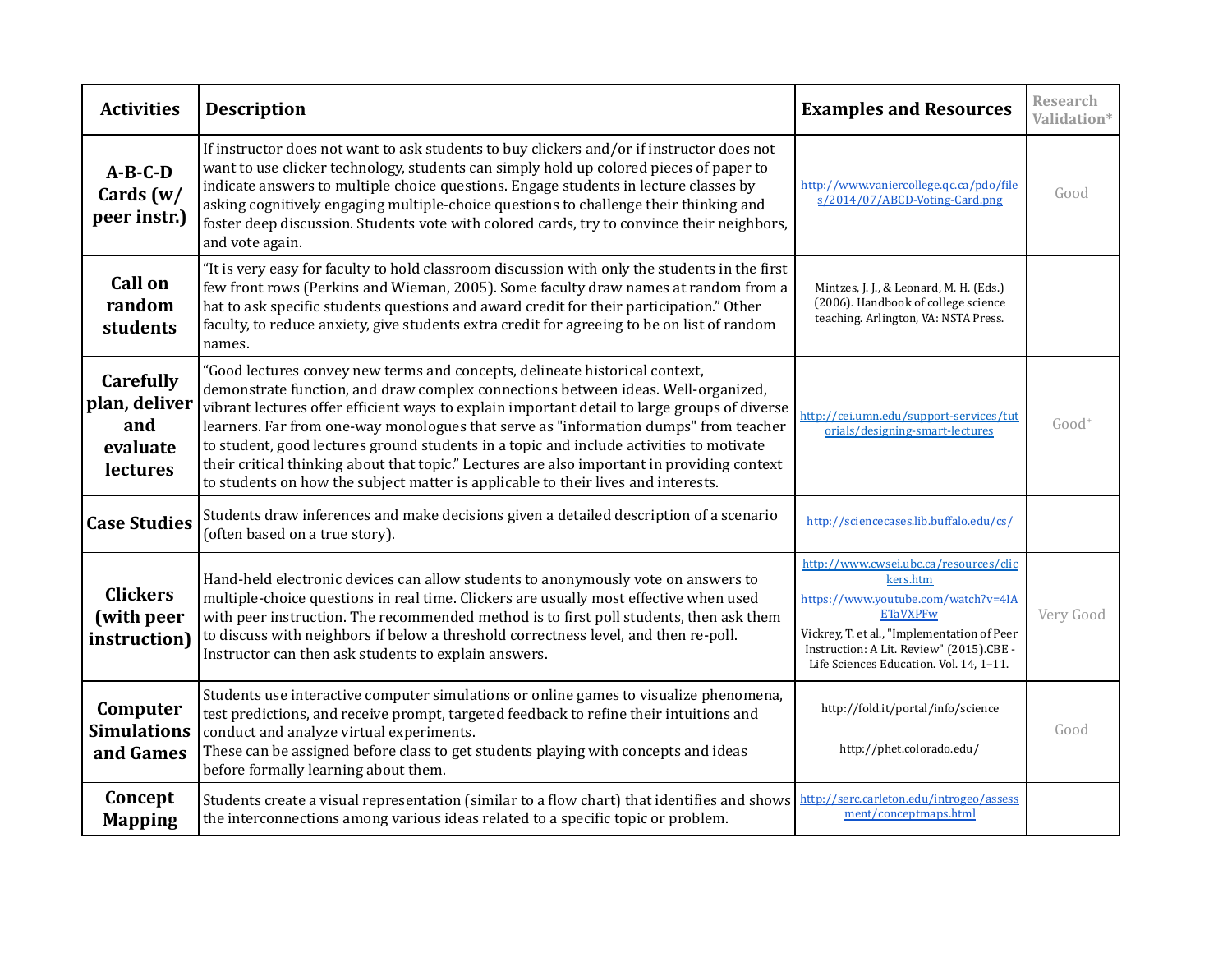| <b>Context Rich</b><br><b>Problems</b><br>(CRPs)                                         | CRPs are short realistic scenarios giving the students a plausible motivation for solving<br>the problem. The problem is a short story (beginning with "you") in which the major<br>character is the student. They may include excess info and/or require background info.                                                                                                                                                                                                                                                                                                                                                              | http://serc.carleton.edu/sp/library/cont<br>ext rich/index.html                                                                                                                                                                                   | Good                   |
|------------------------------------------------------------------------------------------|-----------------------------------------------------------------------------------------------------------------------------------------------------------------------------------------------------------------------------------------------------------------------------------------------------------------------------------------------------------------------------------------------------------------------------------------------------------------------------------------------------------------------------------------------------------------------------------------------------------------------------------------|---------------------------------------------------------------------------------------------------------------------------------------------------------------------------------------------------------------------------------------------------|------------------------|
| Cooperative<br><b>Quizzes</b>                                                            | Students first take a quiz individually and then retake the quiz with a group. Assigning a<br>grade to peer discussion helps further incentivize it, while making the quiz a learning<br>experience.                                                                                                                                                                                                                                                                                                                                                                                                                                    | http://pubs.acs.org/doi/abs/10.1021/ed<br>072p162<br>nttps://teach.its.uiowa.edu/sites/teach.its.uiowa.edu/fi<br>les/docs/docs/Instructions_Regarding_Cooperative_Q<br>uizzes 0 ed.pdf                                                            | Fair <sup>+</sup>      |
| Flipped<br><b>Classroom</b>                                                              | The flipped classroom is a pedagogical model in which the typical lecture and homework<br>elements of a course are reversed. This allows more in-class time for students to work<br>together to solve problems and tackle difficult concepts.                                                                                                                                                                                                                                                                                                                                                                                           | http://net.educause.edu/ir/library/pdf/e<br>li7081.pdf<br>http://ed.ted.com/<br>http://www.khanacademy.org/                                                                                                                                       | $Good+$                |
| <b>Group Work</b>                                                                        | Structure classes around small groups that work together, ideally in such a way that each<br>group member's success is dependent on the group's success. There are different kinds<br>of groups for different situations, but all lead to learning that differs from competitive or<br>individualistic learning.<br>ASSIGNED GROUPS: Studies find that students in assigned groups benefit most,<br>particularly with mixed ability levels, and with either zero or at least two students from<br>any traditionally under-represented groups.                                                                                           | http://serc.carleton.edu/sp/library/coop<br>erative/index.html<br>Heller, Patricia et al. "Teaching problem<br>solving through cooperative grouping."<br>MAA NOTES (1997): 159-172.<br>http://info.catme.org/ (to automatically<br>assign groups) | Very Good <sup>+</sup> |
| Guided<br>Worksheet                                                                      | Many validated worksheets have been developed for large introductory courses, where<br>each component of the worksheet has been designed to maximize student learning (e.g.<br>Interactive Lecture Demonstrations, or McDermott's Introductory Physics Tutorials).<br>Instructors can also design worksheets that guide students through applying a concept<br>or solving a problem.<br>EMBEDDED CLICKER QUESTIONS: One way to maximize student participation in a large<br>lecture is to have students work with partners during class, clicking in answers along the<br>way. This tells the instructor where guidance is most needed. | https://www.physport.org/methods/met<br>hod.cfm?G=Tutorials_in_Introductory_Ph<br>ysics<br>Manjula D. et al. (2010). Use of interactive<br>lecture demonstrations: A ten year study.<br>Phys. Rev. ST Phys. Educ. Res. 6, 020119.                 | Very Good              |
| Just-in-Time<br><b>Teaching</b><br>$(JiTT)$ :<br>Reading/<br>Quiz/<br><b>Interactive</b> | READING: Students are given specific reading assignment before class. Instructors<br>should list specific definitions or equations for students to learn from the reading.<br>QUIZ: Ideal JiTT focuses on improving student learning through the use of brief<br>web-based questions delivered before a class meeting. Students' responses are reviewed<br>by the instructor before class and used to adapt classroom activities.<br>INTERACTIVE: This JiTT implementation adapts to provide remedial information for<br>students who need it.                                                                                          | http://serc.carleton.edu/sp/library/justi<br>ntime/index.html<br>CCLE has resources available to create<br>these quizzes.                                                                                                                         | Good                   |
| <b>Many Hands</b>                                                                        | Wait for multiple hands to be raised before calling on someone. This encourages more<br>than just the same few students to have time to think about and respond to questions.                                                                                                                                                                                                                                                                                                                                                                                                                                                           |                                                                                                                                                                                                                                                   |                        |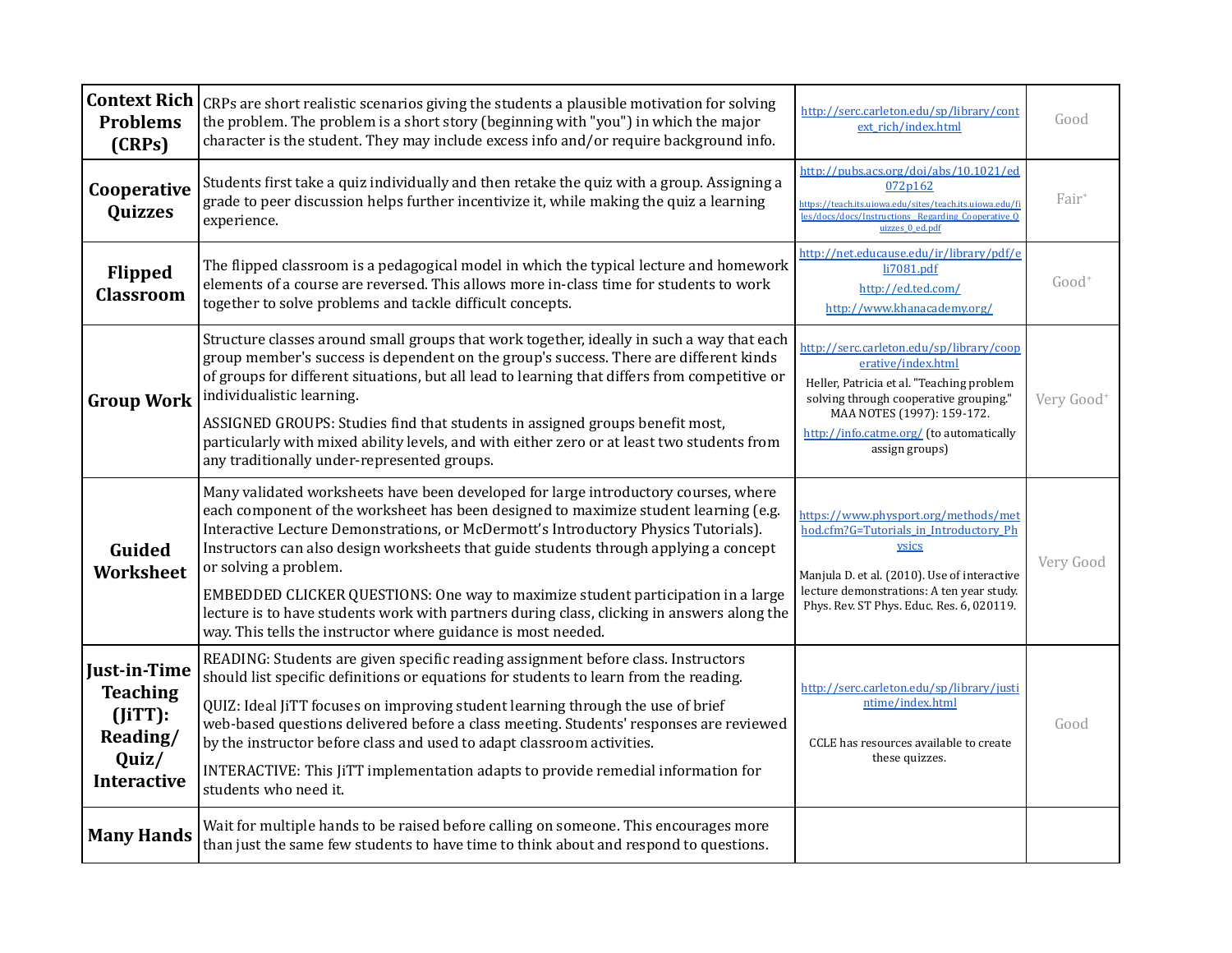| <b>One-Minute</b><br><b>Papers</b>                          | Given an open-ended question, students spend one minute writing their answers on<br>index cards, which are collected by the instructor. The question can ask students what<br>was the most important concept they learned or what remains unclear. In large lectures,<br>you can just check for completion and respond to some in detail the next day.                                                                                         | http://serc.carleton.edu/NAGTWorkshop<br>s/assess/activities/streepey.html                                                                                          | $Good+$                |
|-------------------------------------------------------------|------------------------------------------------------------------------------------------------------------------------------------------------------------------------------------------------------------------------------------------------------------------------------------------------------------------------------------------------------------------------------------------------------------------------------------------------|---------------------------------------------------------------------------------------------------------------------------------------------------------------------|------------------------|
| Open<br>Questions                                           | Open questions ask students to craft explanations, state relationships, evaluate an idea,<br>or apply a concept to a new setting. Stems for open questions include:<br>What did you observe?, What do you think happened? How do we know?, How does this<br>compare to? Best combined with One-Minute Papers or Think-Pair-Share.                                                                                                              | Mintzes, J. J., & Leonard, M. H. (Eds.)<br>(2006). Handbook of college science<br>teaching. Arlington, VA: NSTA Press.                                              |                        |
| Problem-<br><b>Based</b><br>Learning                        | Students work in groups to solve complex, multifaceted and realistic problems,<br>researching and learning necessary background material as needed.                                                                                                                                                                                                                                                                                            | http://cei.umn.edu/support-services/tut<br>orials/surviving-group-projects<br>http://www.pbl.uci.edu/whatispbl.html                                                 | Good                   |
| <b>Quizzes on</b><br><b>Homework</b>                        | Many students do homework quickly or mindlessly and forget what they've done.<br>Weekly homework quizzes encourage students to put content into longer-term memory,<br>while helping students identify concepts they may need to review further.                                                                                                                                                                                               |                                                                                                                                                                     |                        |
| Stop, Turn,<br>Wait                                         | When you find yourself spending a long time writing on the board, add a reminder in<br>your notes to periodically stop writing, turn around, and wait (either for students to<br>catch up or ask questions).                                                                                                                                                                                                                                   | Ruhl, K. L., C. A. Hughes, and P.J. Schloss.<br>1987. Using the pause procedure to<br>enhance lecture recall. Teacher Education<br>and Special Education 10: 14-18. |                        |
| <b>Team-Based</b><br>Learning                               | "Team-Based Learning is an evidence based collaborative learning teaching strategy<br>designed around units of instruction, known as "modules," that are taught in a three-step<br>cycle: preparation, in-class readiness assurance testing, and application-focused<br>exercise."                                                                                                                                                             | http://www.teambasedlearning.org/                                                                                                                                   | $Good+$                |
| Think-Pair-<br><b>Share</b>                                 | Students think about the answer to a question posed by the instructor, and then discuss<br>the question among each other. The instructor circulates during discussion, then selects<br>students to explain the consensus to the class.                                                                                                                                                                                                         | https://www.brown.edu/about/administ<br>ration/sheridan-center/teaching-learning<br>/effective-classroom-practices/think-pair<br>-share                             | Excellent <sup>+</sup> |
| Undergrad.<br><b>Learning</b><br><b>Assistants</b><br>(LAs) | LAs are undergraduate students that provide support for student learning in interactive<br>classroom environments. LAs are specifically prepared to facilitate group conversations<br>and conceptual understanding. LAs are chosen from the top students who took the<br>course in previous semesters and receive credit for their assistance.<br>*UCLA already has an LA program, so instructor need only commit to weekly planning meetings. | http://serc.carleton.edu/sp/library/learn<br>ing_assistants/index.html<br>https://www.learningassistantalliance.or<br>g/                                            | Very Good <sup>+</sup> |
| <b>Wait Time</b>                                            | After asking a question from any group of students, wait at least 7 seconds before calling<br>on someone to answer. This encourages increased processing time and participation.                                                                                                                                                                                                                                                               | Fuller, R., S. et al. 1985. Developing student<br>confidence in physics. College Park, MD:<br>American Association of Physics Teachers.                             |                        |
| Writing with<br><b>Peer Review</b>                          | Students evaluate each other's writing using a rubric or criteria provided by the<br>instructor.                                                                                                                                                                                                                                                                                                                                               | CCLE has "Workshop" tool for this<br>http://wac.colostate.edu/journal/vol3/c<br>hisholm1.pdf                                                                        |                        |

\* Very rough indication of research validation based on <u>[www.physport.org](http://www.physport.org/)</u> evaluation of research validation for physics application (see next page). Blank means no indication given on PhysPort.<br>\* Indicates CEILS staff ass